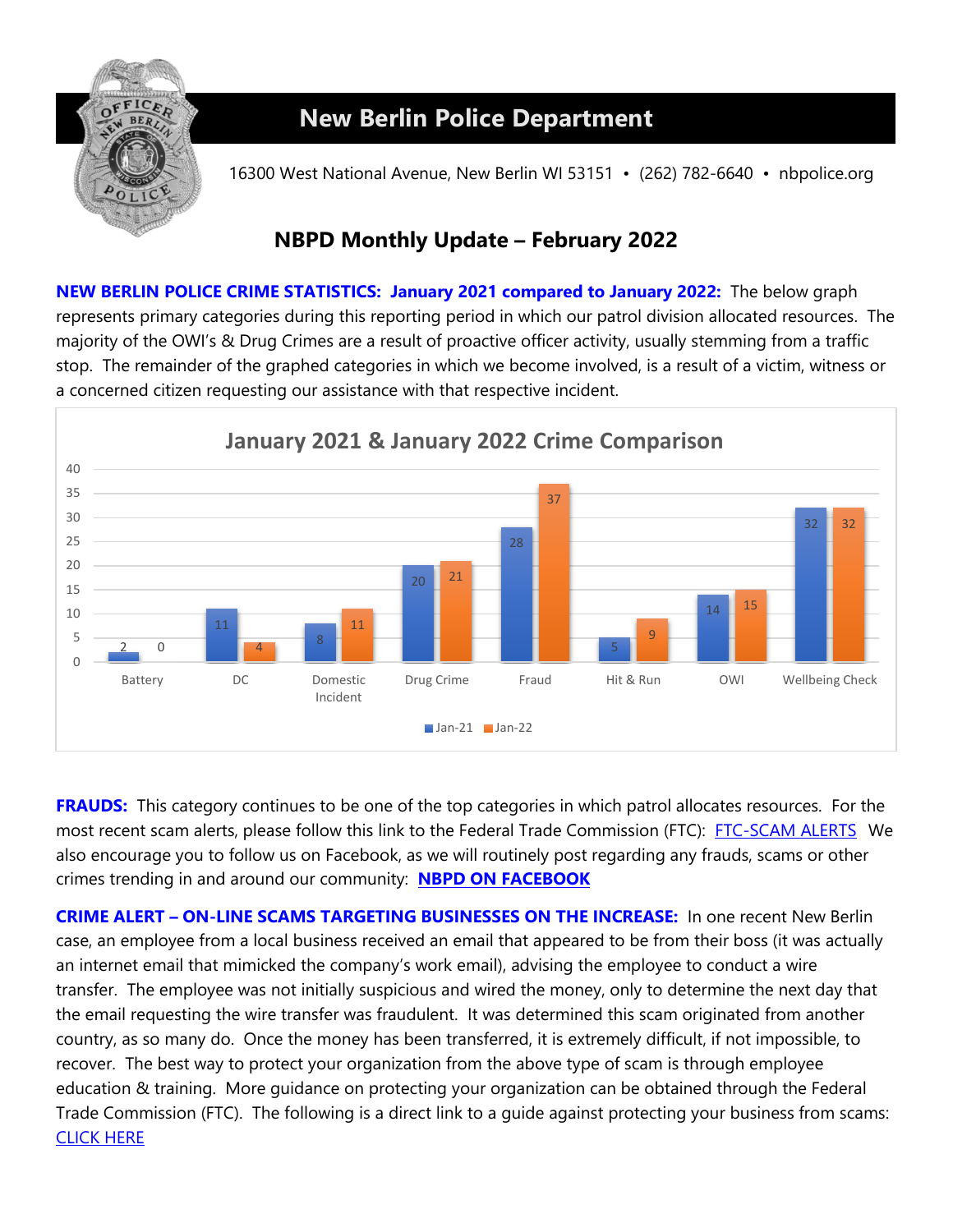**PROPERTY CRIMES:** Remember, one of the best practices in combating property crime is reducing the offender's **OPPORTUNITY** to victimize you. Reducing opportunity in this arena includes but is not limited to securing your moveable property and/or keeping it out of sight. The majority of the 13 theft complaints involved unsecured personal property at the gym, school and package deliveries left on a porch. The two theft from vehicle incidents reported in January of 2022, involved work vans containing tools/electronics being targeted. The offenders involved in one of these incidents were subsequently arrested by West Allis PD for breaking into additional vehicles.



**REFERRALS FOR CRIMINAL PROSECUTION:** In January of 2022, the New Berlin PD referred 74 charges involving adult & Juvenile offenders to the Waukesha County District Attorney's Office for case review, reference misdemeanor or felony prosecution. Additionally, 31 state traffic citations were issued.

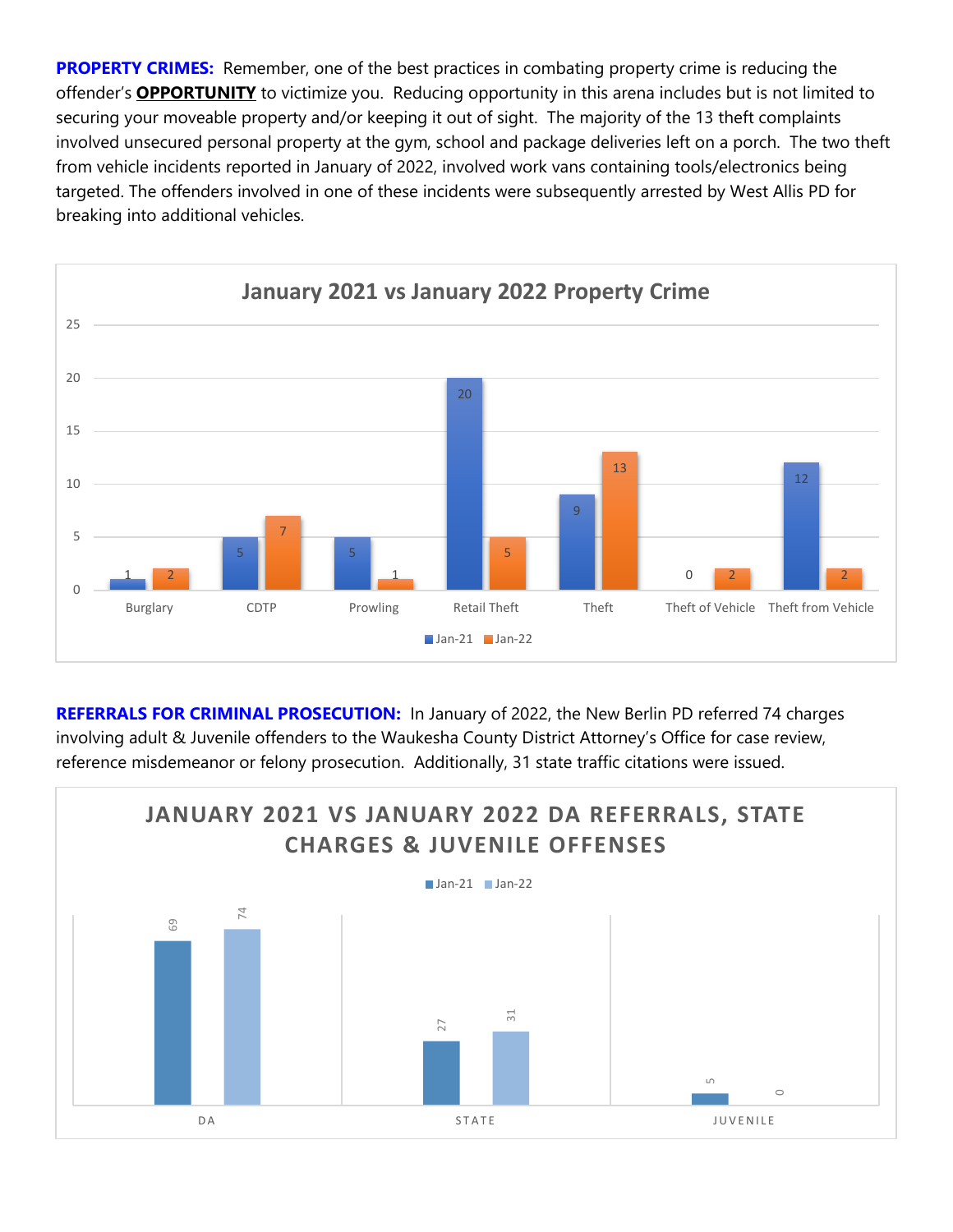**REFERRALS FOR MUNICIPAL PROSECUTION:** In January of 2022, the New Berlin PD issued a total of 264 municipal citations for non-criminal prosecution in New Berlin Municipal Court. 226 citations were traffic related, 28 citations were non-traffic related & 10 citations were OWI/PAC related.



**FEBRUARY 8TH – SAFER INTERNET DAY:** Have you heard about "sextortion"? It is an online exploitation crime directed towards children in which coercion or blackmail is used to acquire sexual content, engage in sex and/or obtain money. To obtain additional information pertaining to sextortion facts and prevention, CLICK [HERE](https://www.newberlin.org/DocumentCenter/View/16759/ICAC-Sextortion-Infographic-2022?bidId) To view a short video pertaining to sextortion facts and prevention on YouTube, [CLICK HERE](https://www.youtube.com/watch?v=9yQ3fdttbUk)

**SPRING DRUG TAKE BACK EVENT ANNOUNCED:** New Berlin PD and Froedtert Hospital have partnered once again to participate in the National Drug Take Back Day on  $04/30/22$ , 10:00 AM – 2:00 PM. We will be collecting the drugs at Moorland Reserve (Froedtert-New Berlin Campus, 4805 S. Moorland Rd.) in a "Drive Thru" fashion. Simply bag/box any unwanted human/pet medications with or without original containers and hand them to us though your car window. Volunteers will separate the contents from the container and black out any personal identifying information on containers prior to recycling them.

**SAFETY SATURDAY – MAY 21st, 2022:** The New Berlin Safety Saturday Committee in cooperation with the New Berlin Public Safety Departments, host an annual free outdoor safety and wellness event called "Safety Saturday". Safety Saturday occurs every third Saturday in May from 9 AM – 1 PM, in the Children's Hospital of WI parking lot – New Berlin Campus, 4855 S. Moorland Road. This long-running event is enjoyed by thousands of citizens and families throughout our area. This event brings public and private safety and wellness service providers and resources together for the purpose of educating both children and adults on various aspects of safety and wellness. The continued success of this event wouldn't be possible without the continued support and participation of federal, state, county and municipal organizations along with private businesses and service providers. Safety Saturday attractions include, but are not limited to, vehicle airbag demonstrations, vehicle roll-over convincer demonstrations, vehicle extrication demonstrations, hand washing safety, tobaccoalcohol-drug awareness, fire suppression, police motorcycle demonstrations, police K-9 demonstrations, weather safety, safety town, pet safety, personal wellness assessments, police/fire equipment displays and demonstrations and other vendor handout and table displays. Additional highlights include a DJ and children's raffle, free Sprecher soda (while supplies last), inflatable attractions, rock wall climbing, interactive caving **Example 19**<br> **EFBRUARY 8"** – **SAFER INTERNET DAY:** Have you heard about "seatoricin"? It is an online exploit<br>trime directed towards children in which coercion or blackmal is used to acquire sexual contert, eng<br>
and/or o